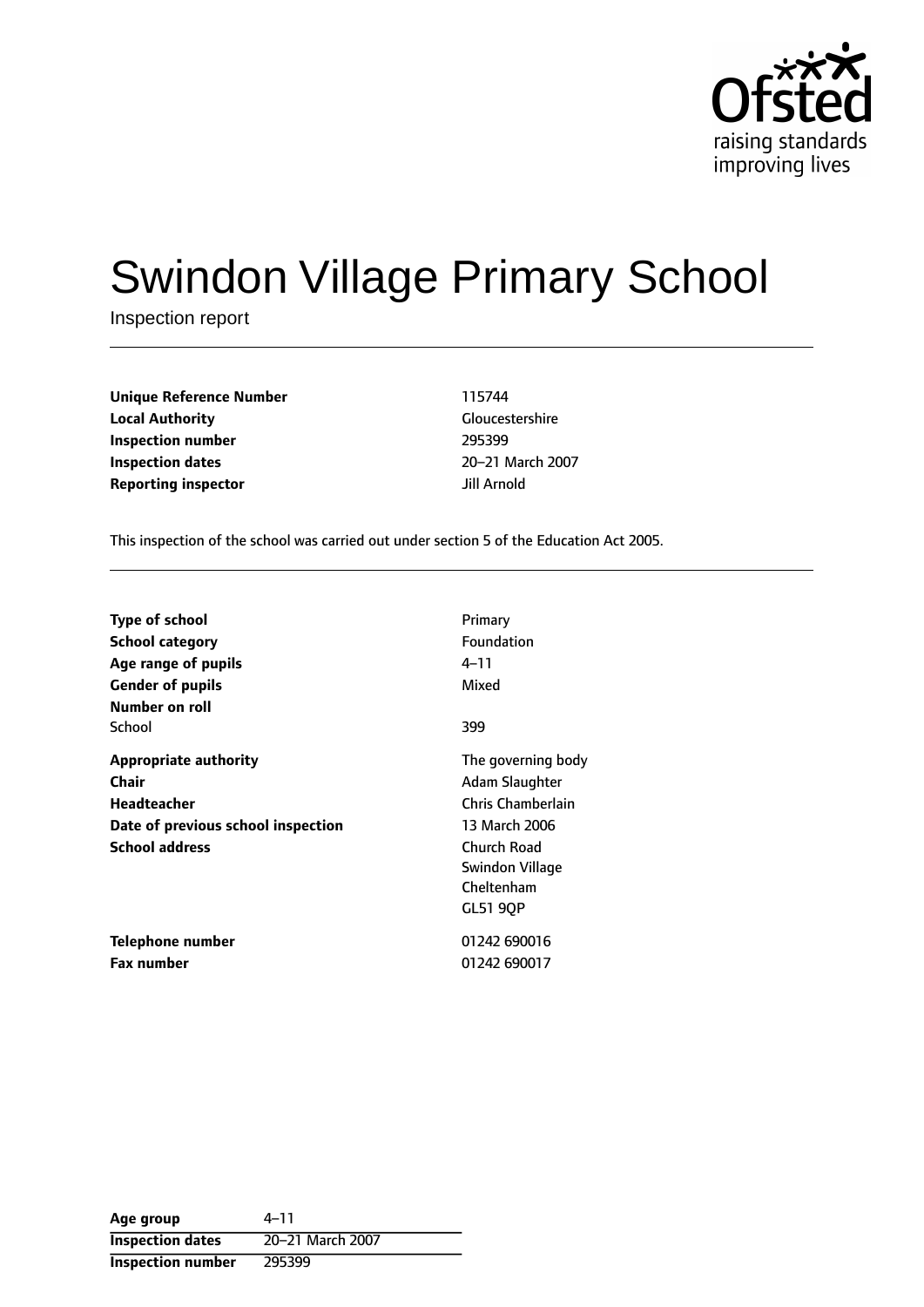.

© Crown copyright 2007

#### Website: www.ofsted.gov.uk

This document may be reproduced in whole or in part for non-commercial educational purposes, provided that the information quoted is reproduced without adaptation and the source and date of publication are stated.

Further copies of this report are obtainable from the school. Under the Education Act 2005, the school must provide a copy of this report free of charge to certain categories of people. A charge not exceeding the full cost of reproduction may be made for any other copies supplied.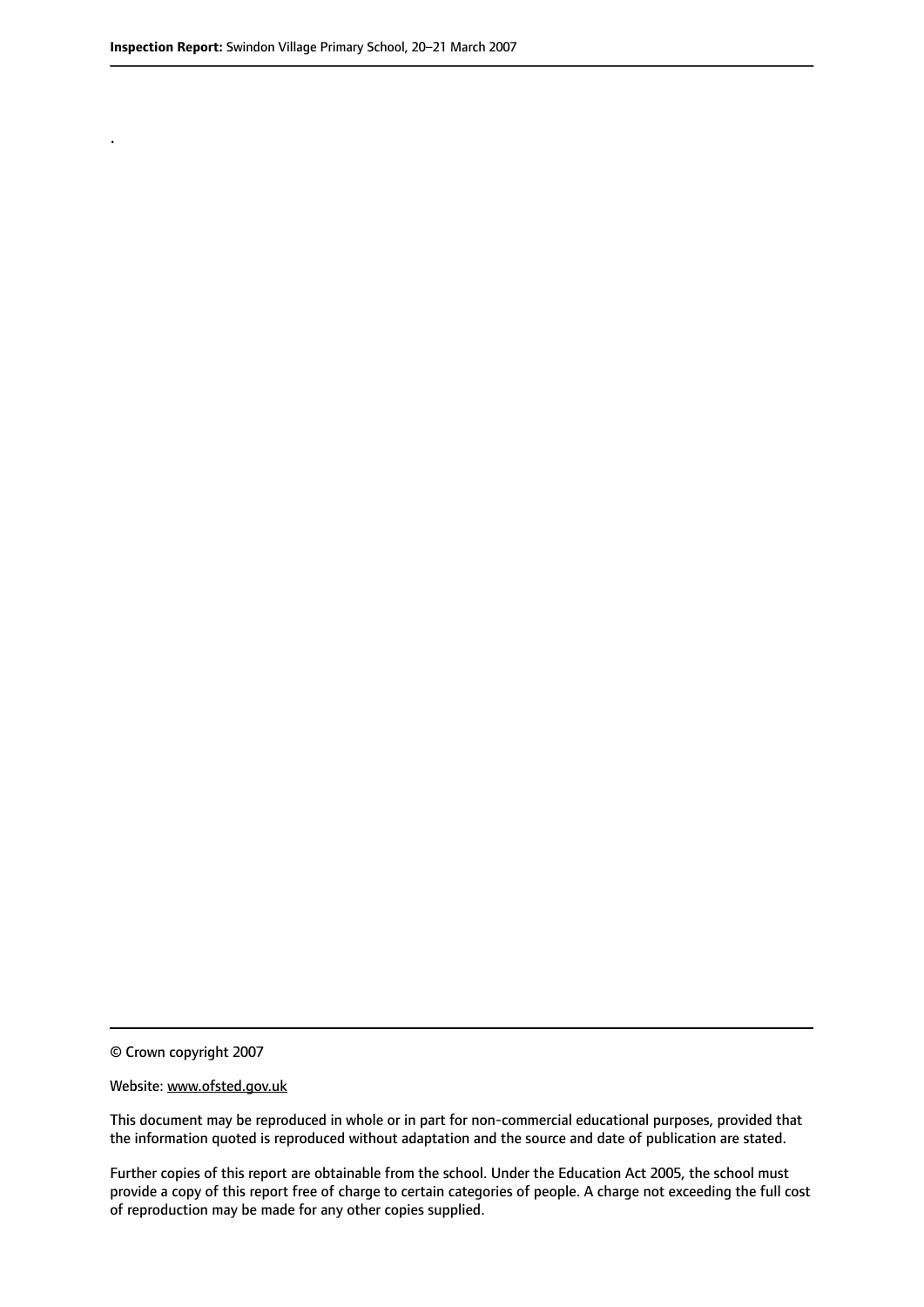# **Introduction**

The inspection was carried out by three Additional Inspectors.

## **Description of the school**

This is a larger-than-average primary school. Most pupils are White British. The proportion of pupils with learning difficulties or disabilities is below average. Although the majority of pupils live close to the school, an increasing number travel from further afield. The previous inspection found significant weaknesses in teaching and achievement in Years 3 to 6 and gave the school a Notice to Improve.

# **Key for inspection grades**

| Grade 1 | Outstanding  |
|---------|--------------|
| Grade 2 | Good         |
| Grade 3 | Satisfactory |
| Grade 4 | Inadequate   |
|         |              |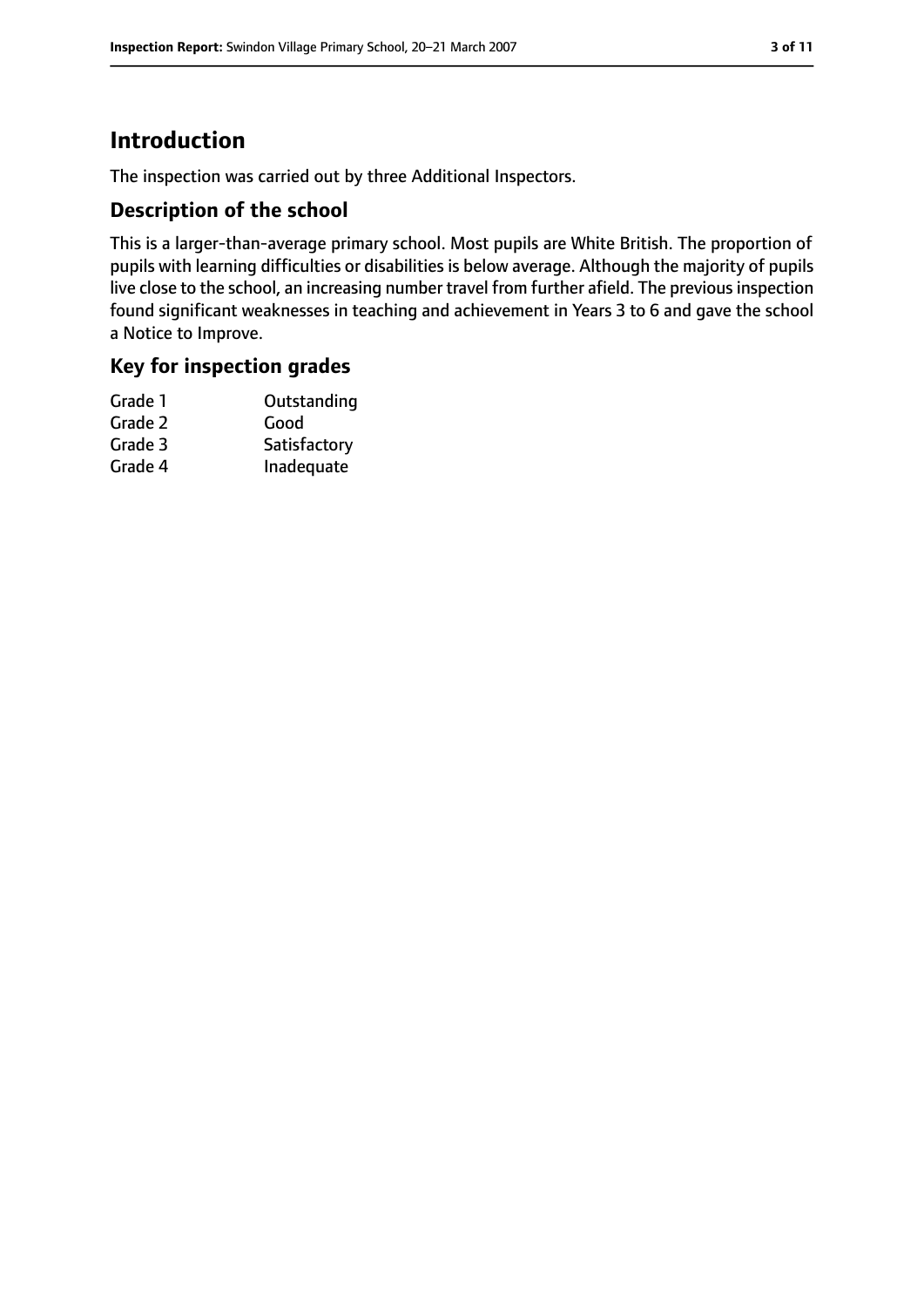# **Overall effectiveness of the school**

#### **Grade: 2**

This is a good school with some outstanding features. Good leadership has successfully focused on improving the areas of weakness identified at the last inspection so that teaching is now good and pupils achieve well. In accordance with section 13 (5) of the Education Act 2005, HMCI is of the opinion that the school no longer requires significant improvement.

Children get off to a flying start in the Reception year and make good progress as a result of the good care and teaching they receive. They settle quickly into school routines, participate with increasing confidence and behave extremely well. There is a good range of stimulating activities provided, although the outside area is not used to its full extent to support children's development in all areas of learning.

The school's results in English, mathematics and science in the most recent national tests for Year 2 and Year 6 pupils were broadly average. However, the rate of pupils' progress has accelerated since then. Standards have improved and are now above average. This has been achieved through rigorous assessment, close monitoring of pupils' progress and sharply focused teaching that enables them to achieve well.

Pupils' personal development is outstanding. Their attendance is good; they really enjoy coming to school, behave extremely well and participate fully in school life. Positive relationships with staff and with each other create a calm, purposeful atmosphere which helps pupils to feel confident and motivated to do their best. Good care ensures that pupils feel safe, well looked after and valued. Pupils develop very positive attitudes to learning because teaching is good and the curriculum is stimulating. Their social, moral, spiritual and cultural development is excellent, promoted effectively through high expectations, an enriched curriculum and good quality collective worship. Pupils' personal development and all-round achievements help to prepare them well for their future lives.

The curriculum is good, having improved since the last inspection. Information and communication technology (ICT) is used effectively by pupils in a range of different subjects and their skills are developing well. Additional group sessions to improve specific aspects of English and mathematics help to speed up pupils' progress. However, in science, the lack of a whole-school approach to the development of scientific enquiry does not enable all pupils to progress as well as they should.

Leadership and management are good at all levels. The headteacher and staff are an effective team who are successfully focused on raising standards and promoting the personal development and well-being of pupils. Accurate self-evaluation, rigorous monitoring and effective action have resulted in significant improvement since the last inspection. Given its successful track record since the last inspection, the school demonstrates a good capacity to continue to improve.

## **What the school should do to improve further**

- Improve achievement in science by ensuring a progressive approach to teaching scientific enquiry across the school.
- Extend the learning opportunities of Reception children by using the outdoor area more effectively.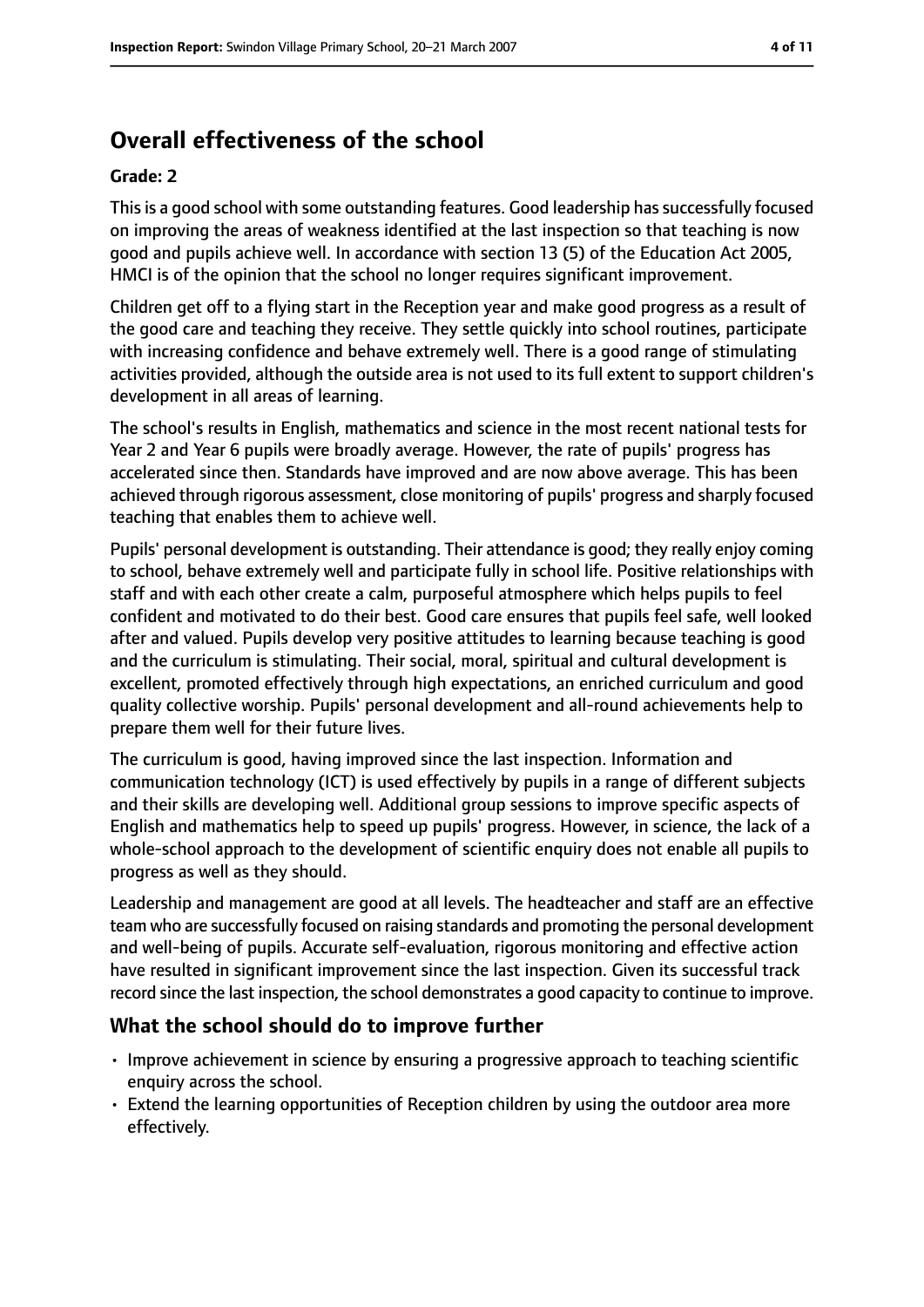# **Achievement and standards**

#### **Grade: 2**

When children start school their attainment is wide ranging but generally in line with expectations. They make good progressin all areas of learning and many exceed the expectations for their age by the end of their Reception year. In 2006, the school's results in the national tests for Year 2 pupils in reading, writing and mathematics were broadly average. The school's assessments of pupils in the current Year 2 indicate that they are achieving well, and many are working at levels above those expected for their age.

Although the school's results in 2006 national tests for Year 6 pupils were broadly average in English, mathematics and science, they were slightly better overall than the previous year. Since the last inspection, teaching has improved considerably and pupils are making better progress, particularly in Years 3 to 6. The standards of pupils' work have improved and are now above average in Year 6. Effective support for pupils with learning difficulties or disabilities helps them to make good progress and achieve well in relation to their capabilities.

# **Personal development and well-being**

#### **Grade: 1**

Pupils' behaviour in and around the school is exemplary, including a good awareness of safety issues. Relationships are very good and there is a true sense of mutual respect for each other and adults throughout the school. Pupils' social and moral development is excellent because of the school's high expectations of behaviour. Their spiritual and cultural development is especially well promoted through assemblies and special events such as international week. Pupils understand the importance of healthy lifestyles, including diet, hygiene and exercise, and many enjoy the early morning 'Get Up and Go' sessions and sporting activities offered to them. The school council provides an effective voice for pupils and makes a significant contribution to the running of the school. It was instrumental in introducing healthier options for lunch. Year 6 pupils are given an additional range of responsibilities, which they carry out quietly and efficiently. The peer mediatorstake their responsibilities very seriously and contribute to making playtimes harmonious. Bullying and inappropriate behaviour are rare and are swiftly resolved.

Pupils are keen to take part in fund-raising activities such as Comic Relief and in special community events. Improved teaching, since the last inspection, has led to pupils being more able to use their initiative and work independently. Pupils are now fully involved in their learning and confident to evaluate their own performance. These opportunities, together with good teamwork, prepare pupils well for the future.

# **Quality of provision**

### **Teaching and learning**

#### **Grade: 2**

Teachers have high expectations of their pupils, involve them actively and maintain a brisk pace in lessons. This motivates pupils to work productively and do their best. Teachers communicate clearly to their pupils what they expect them to learn. They provide clear guidance and sufficient time for pupils to review and improve their work. Marking is good and provides pupils with encouragement, constructive feedback and pointers for future improvement. The use of targets and checklists is especially helpful in promoting good achievement in writing. Assessment is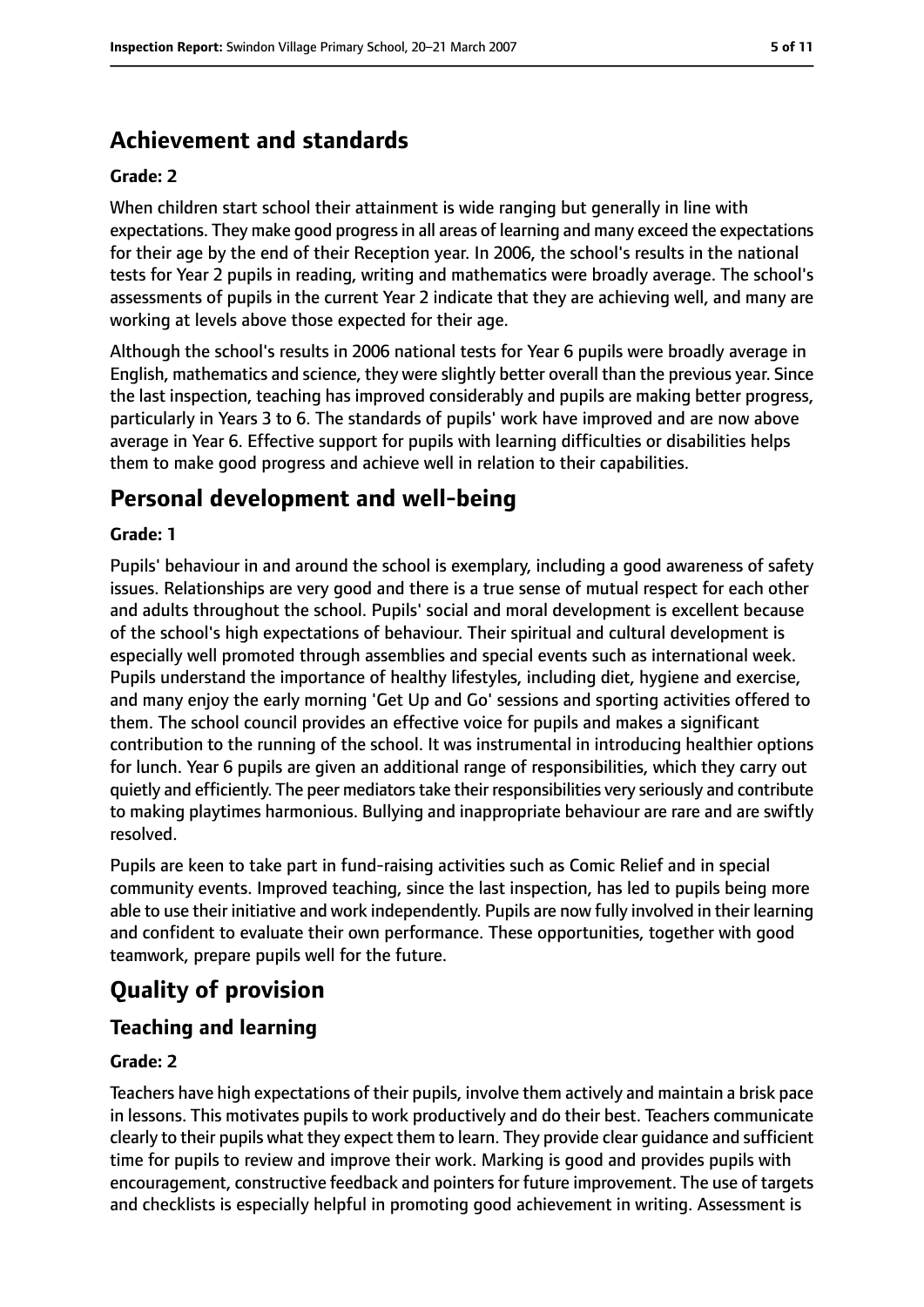used particularly well to plan English and mathematics lessons which meet the needs of all pupils, including the most talented and those with learning difficulties. However, science lessons are not quite so tightly planned across the school.

Teachers use a good range of lively and interesting approaches and resources, including interactive whiteboards, which capture pupils' interest and help them learn. Peer evaluation, paired working and the use of talk partners enable pupils to share and organise their ideas and to learn from each other. Well-briefed teaching assistants give good support and guidance to individuals and groups of pupils, including those with learning difficulties and disabilities.

## **Curriculum and other activities**

#### **Grade: 2**

The curriculum caters for all pupils' needs and interests well. A strong emphasis is given to the development of pupils' literacy and numeracy skills but the school also provides a broad range of stimulating learning experiences. It organises theme weeks in art, and design and technology, for example. These promote fun and enjoyment in learning, and contribute to the development of pupils' key skills in these subjects. There is a comprehensive personal, social and health education programme, which supports pupils' pastoral care effectively and contributes extremely well to their outstanding personal development. Timetabling arrangements for science have improved since the last inspection and pupils now have regular opportunities to develop their skills, knowledge and understanding. Although there is provision for learning about scientific enquiry, there is not a planned programme for the step-by-step development of these skills across the school, which slows pupils' overall progress. The curriculum is enriched by a wide range of educational visits, visitors and school clubs that support pupils' learning and contribute greatly to their enjoyment of school. Children in Reception benefit from a good range of learning experiences, including purposeful play. However, insufficient learning activities are planned to take place in the designated area outside the classrooms.

## **Care, guidance and support**

#### **Grade: 2**

The school provides a safe, supportive environment and good guidance which help pupils to meet high expectations. Staff have a good understanding of pupils' personal and academic needs and pupils are confident to approach them with any problems they experience. The school's arrangements for ensuring the health and safety of its pupils are understood and applied by staff, including risk assessment and child protection procedures. Pupils with learning difficulties and disabilities are well supported. Assessment is used well to identify their specific needs and appropriate arrangements are quickly put in place to support them. The school works well with parents and other agencies to promote pupils' well-being and ensure they are fully included in school life. There are good induction programmes for new entrants to the school and for transfer to secondary schools. The monitoring of pupils' progress is rigorous and is used effectively to raise achievement in English and mathematics. Pupils value the targets they are given as these help them to measure their own progress and understand how to improve their work. This boosts their confidence and increases their success.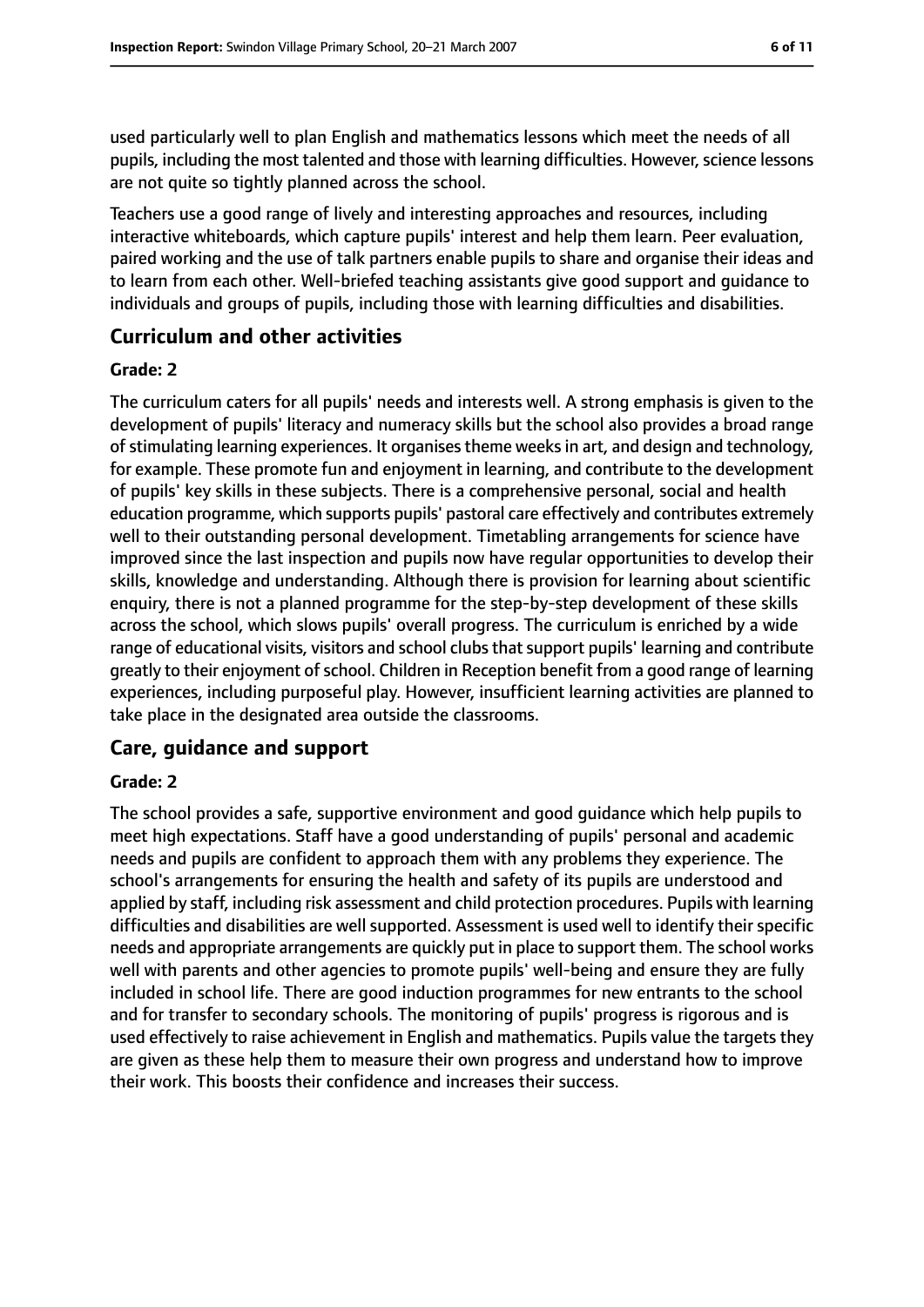# **Leadership and management**

#### **Grade: 2**

The headteacher has a clear vision for the school which has created a common sense of purpose amongst the staff, pupils and governors. Under his tenacious leadership, the staff work effectively as a team, all pulling in the same direction. The school sets itself high standards and has high expectations of its pupils. The rigorous monitoring of pupils' progress and teaching has resulted in significantly improved achievement since the last inspection. The school recognises the need to maintain its focus on raising standards, particularly in science. Governors have developed their role by taking a more active part in monitoring the school's work, providing challenge as well as support. Parents are strongly supportive of the school and appreciate the good care and education provided for their children. They feel their 'children are extremely happy and secure' and that they are 'encouraged to help and support each other and to be confident individuals'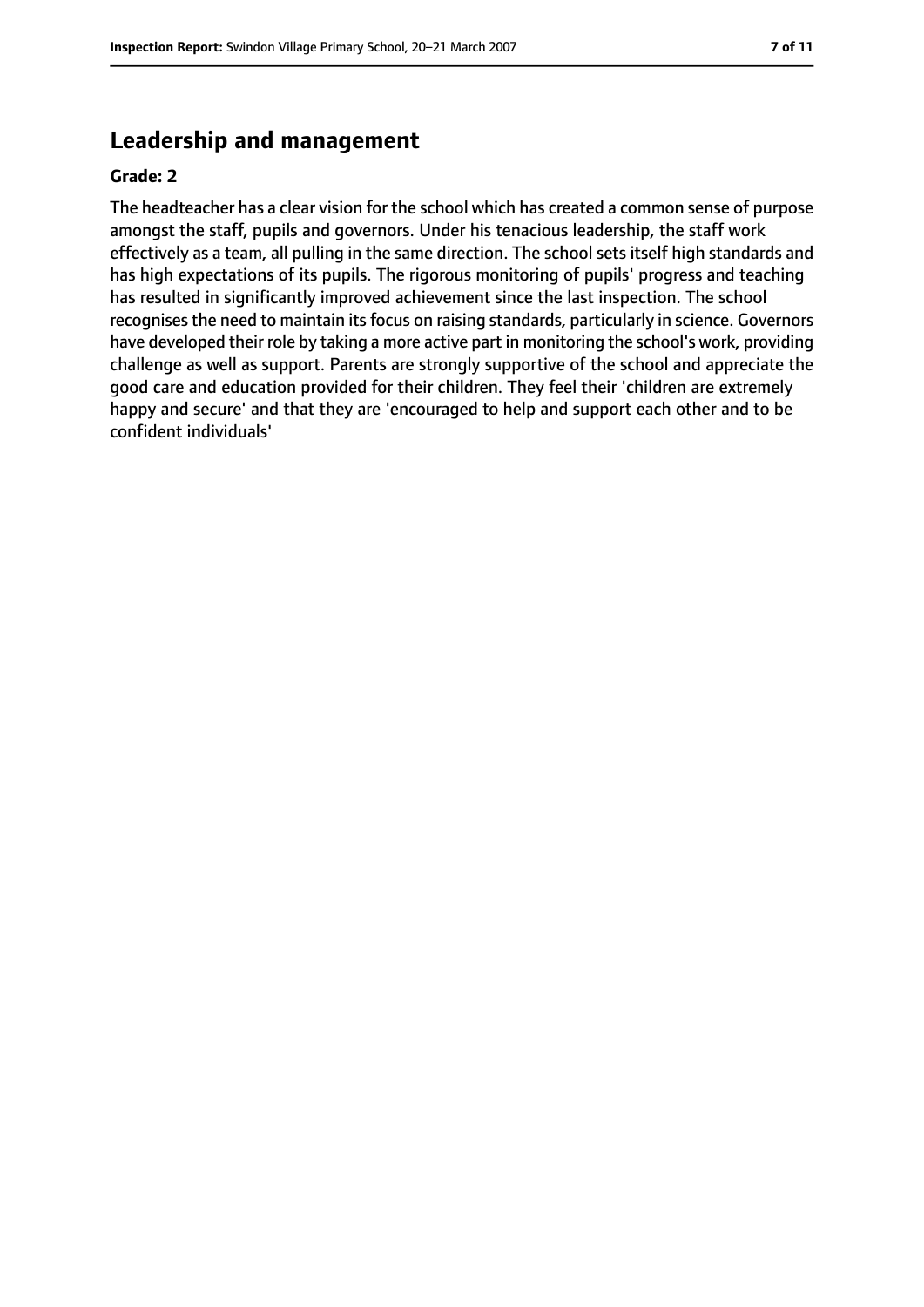**Any complaints about the inspection or the report should be made following the procedures set out in the guidance 'Complaints about school inspection', which is available from Ofsted's website: www.ofsted.gov.uk.**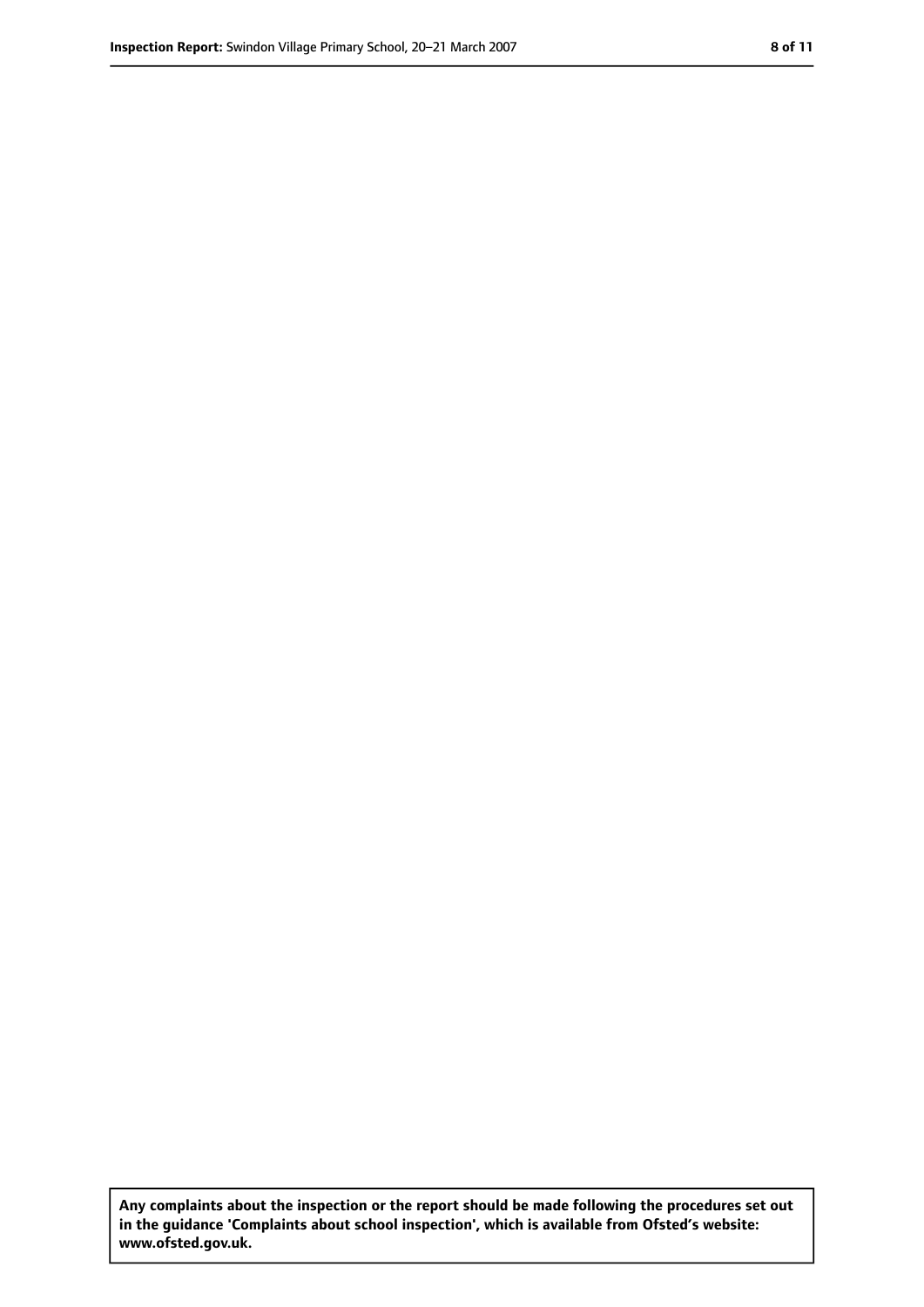#### **Annex A**

# **Inspection judgements**

| Key to judgements: grade 1 is outstanding, grade 2 good, grade 3 satisfactory, and grade 4 | <b>School</b>  |
|--------------------------------------------------------------------------------------------|----------------|
| inadequate                                                                                 | <b>Overall</b> |

## **Overall effectiveness**

| How effective, efficient and inclusive is the provision of education, integrated<br>care and any extended services in meeting the needs of learners? |     |
|------------------------------------------------------------------------------------------------------------------------------------------------------|-----|
| How well does the school work in partnership with others to promote learners'<br>well-being?                                                         |     |
| The quality and standards in the Foundation Stage                                                                                                    |     |
| The effectiveness of the school's self-evaluation                                                                                                    |     |
| The capacity to make any necessary improvements                                                                                                      |     |
| Effective steps have been taken to promote improvement since the last<br>inspection                                                                  | Yes |

## **Achievement and standards**

| How well do learners achieve?                                                                               |  |
|-------------------------------------------------------------------------------------------------------------|--|
| The standards <sup>1</sup> reached by learners                                                              |  |
| How well learners make progress, taking account of any significant variations between<br>groups of learners |  |
| How well learners with learning difficulties and disabilities make progress                                 |  |

## **Personal development and well-being**

| How good is the overall personal development and well-being of the<br>learners?                                  |  |
|------------------------------------------------------------------------------------------------------------------|--|
| The extent of learners' spiritual, moral, social and cultural development                                        |  |
| The behaviour of learners                                                                                        |  |
| The attendance of learners                                                                                       |  |
| How well learners enjoy their education                                                                          |  |
| The extent to which learners adopt safe practices                                                                |  |
| The extent to which learners adopt healthy lifestyles                                                            |  |
| The extent to which learners make a positive contribution to the community                                       |  |
| How well learners develop workplace and other skills that will contribute to<br>their future economic well-being |  |

## **The quality of provision**

| How effective are teaching and learning in meeting the full range of the<br>learners' needs?          |  |
|-------------------------------------------------------------------------------------------------------|--|
| How well do the curriculum and other activities meet the range of needs<br>and interests of learners? |  |
| How well are learners cared for, quided and supported?                                                |  |

 $^1$  Grade 1 - Exceptionally and consistently high; Grade 2 - Generally above average with none significantly below average; Grade 3 - Broadly average to below average; Grade 4 - Exceptionally low.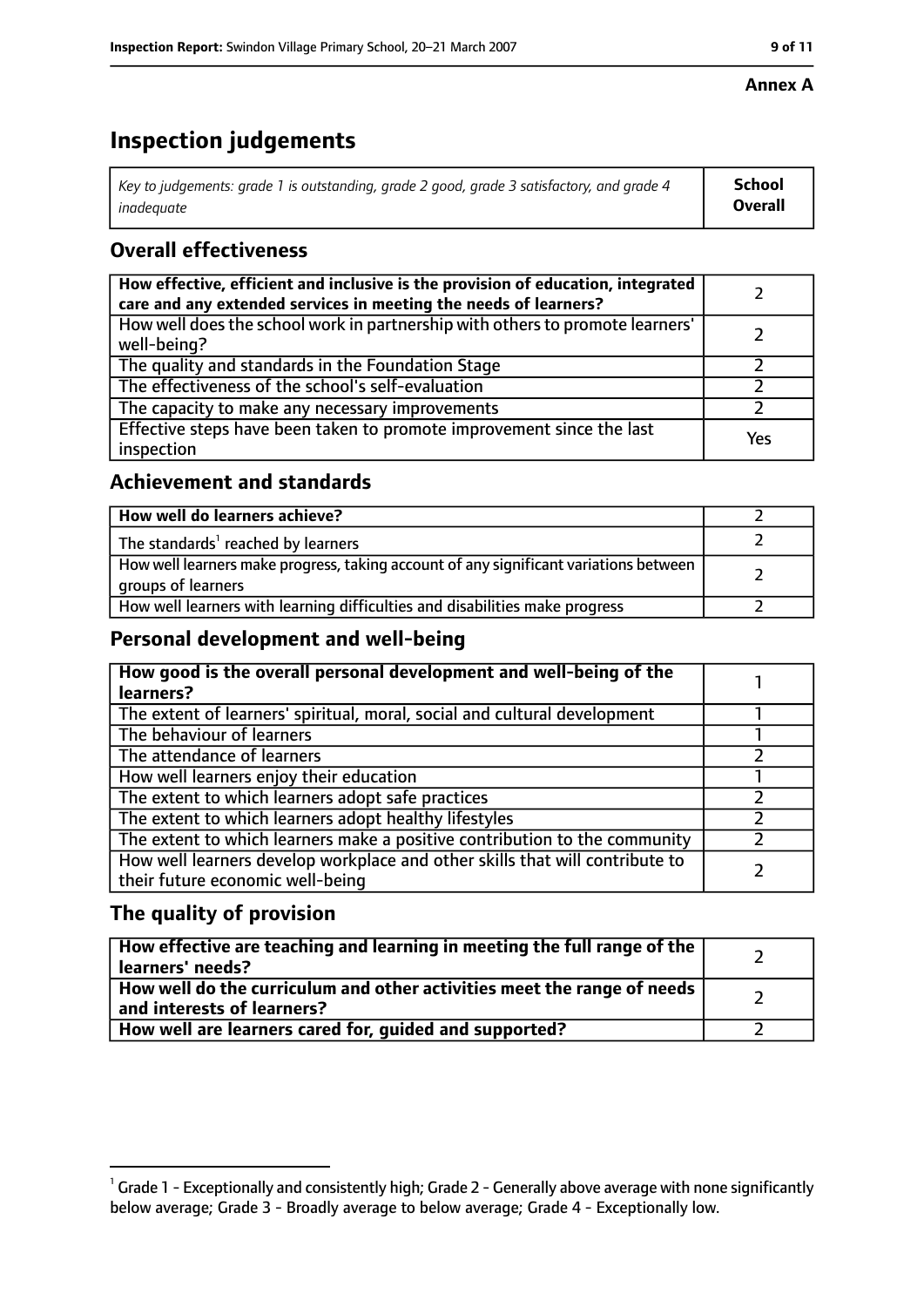#### **Annex A**

# **Leadership and management**

| How effective are leadership and management in raising achievement<br>and supporting all learners?                                              |     |
|-------------------------------------------------------------------------------------------------------------------------------------------------|-----|
| How effectively leaders and managers at all levels set clear direction leading<br>to improvement and promote high quality of care and education |     |
| How effectively performance is monitored, evaluated and improved to meet<br>challenging targets                                                 |     |
| How well equality of opportunity is promoted and discrimination tackled so<br>that all learners achieve as well as they can                     |     |
| How effectively and efficiently resources, including staff, are deployed to<br>achieve value for money                                          | 2   |
| The extent to which governors and other supervisory boards discharge their<br>responsibilities                                                  | 2   |
| Do procedures for safequarding learners meet current government<br>requirements?                                                                | Yes |
| Does this school require special measures?                                                                                                      | No  |
| Does this school require a notice to improve?                                                                                                   | No  |